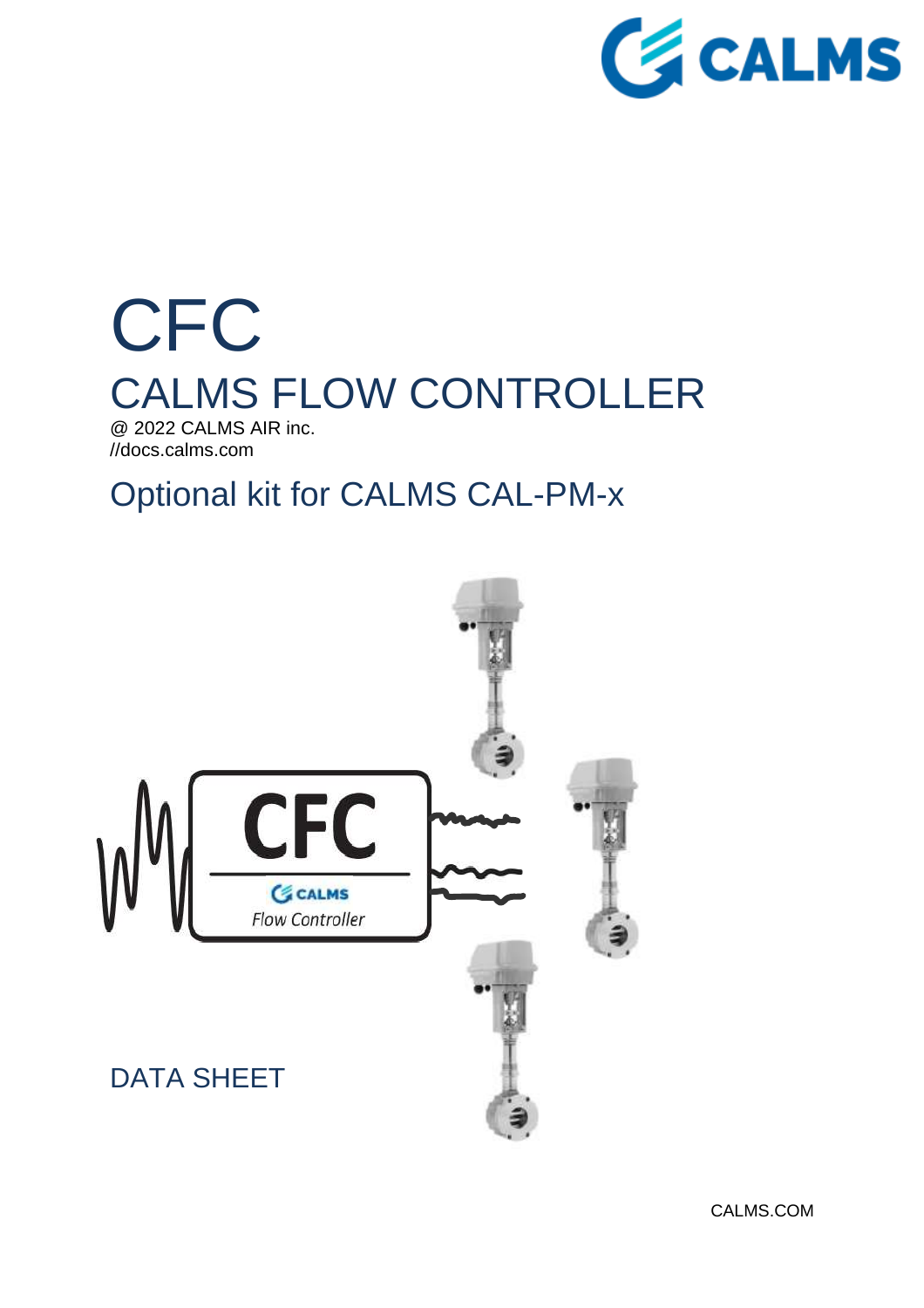

## CALMS FLOW CONTROLLER - CFC kit

## **CFC flow controller 3 in 1: Flow-controller - Compressor controller with EMCS option - Remote Energy Management and Flowmeter**

Offering compressed air control with stable and low pressure, complete air management, Alarming, Reporting, Data logging.

Motor valve for control and switching of neutral through to highly aggressive media in process engineering, chemical industries and for plant equipment.

#### **Benefits of CALMS Flow Controller CFC**

- Average SAVINGS 6%, possible savings 10% or more !
- Simplified electrical regulation valve with special designed disc valves
- Isolates Supply side (Compressors) from Demand side (peaks)
- Easy to install as many as you need for multiple production lines
- Saves Compressed Air Energy through reduction in Artificial Demand
- CFC flow controllers are measuring flow and pressure
- Online monitoring CFC is the only device that has online monitoring and compressor control integrated
- Remote monitoring and control
- Ramped start opening for ensuring dry air
- Reduces leakages losses in departments with shut-off function
- Enhances useful storage capability
- Reduces unload period of compressors
- Ensures LOW and constant (stable) air pressure different for each production line
- Easy Setting the Optimum Plant Pressure on CALMS with online trending
- Pressure set point resolution: 0.08 bar (1 psig)
- Pressure control in the range of: 2-40 barg / 30- 580 psig
- Fail safe operation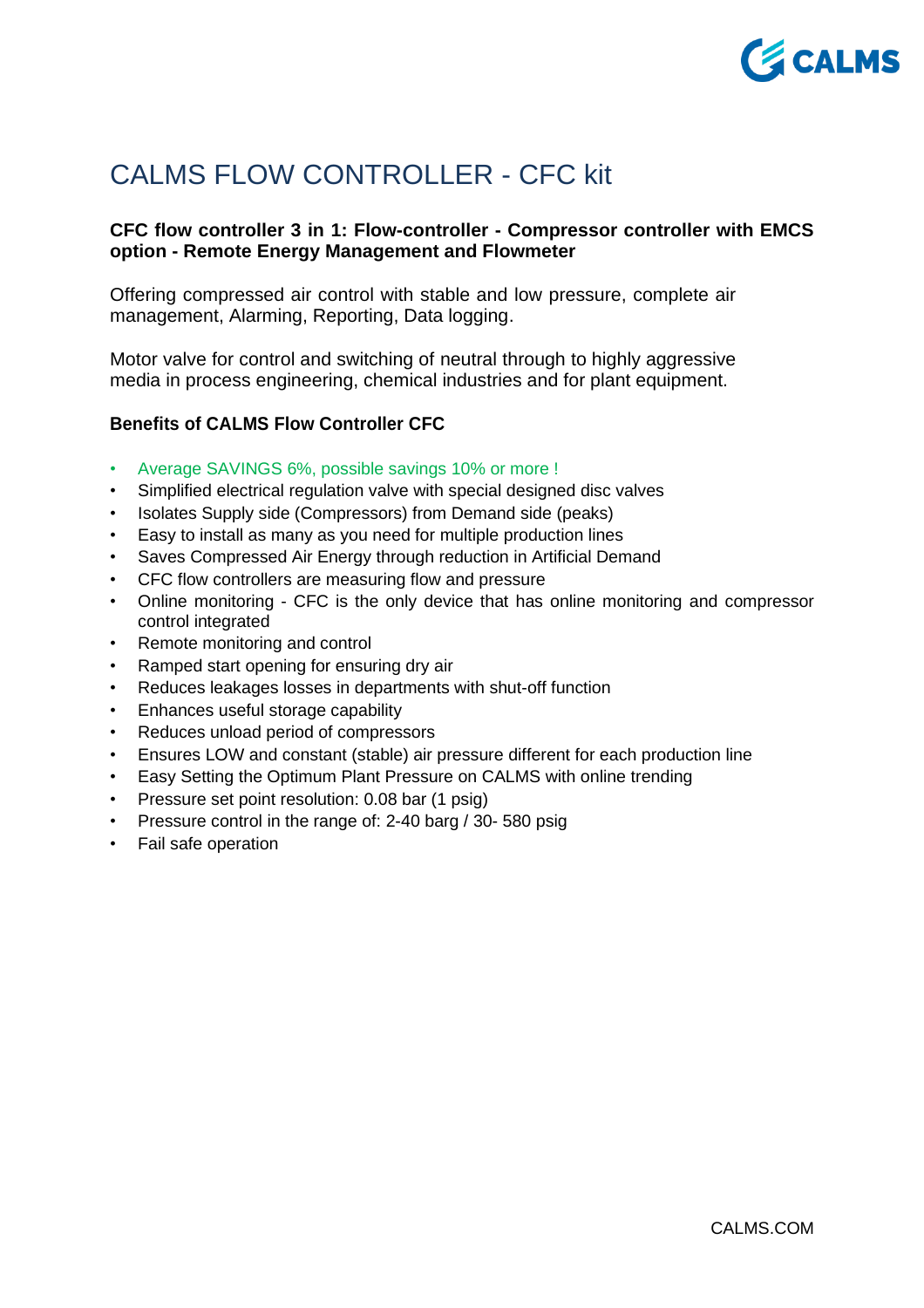

## **Features**

- Multiple valves connect to one CAL-PM-x control box
- All CFC valves come with flow calibration option
- Bi-directional also as back-pressure controller
- Control based on flow or pressure
- Space saving wafer type construction
- Easy installation by customer
- Lowest possible size and weight
- No dry air needed for operation
- Low operation noise level (quiet operation)
- Self-adaption
- Operating pressures up to 40 bar (580psi)
- Control of high differential pressures with small actuators
- Programmable pressure setpoints schedules for multiple CFC valves

#### **CALMS - Compressed Air Management System - Process diagram CFC**



CFC is installed somewhere inside the factory.

All measured data will be sent to the CALMS – PM by analog 4…20mA signal.

CALMS – PM has an antenna, which allows data transmission to the CALMS virtual cloud, if connection is established.

Data inside the cloud will be sent to the CALMS platform, where data are shown in graphic or numerical form. That allows you to analyze your compressed air system.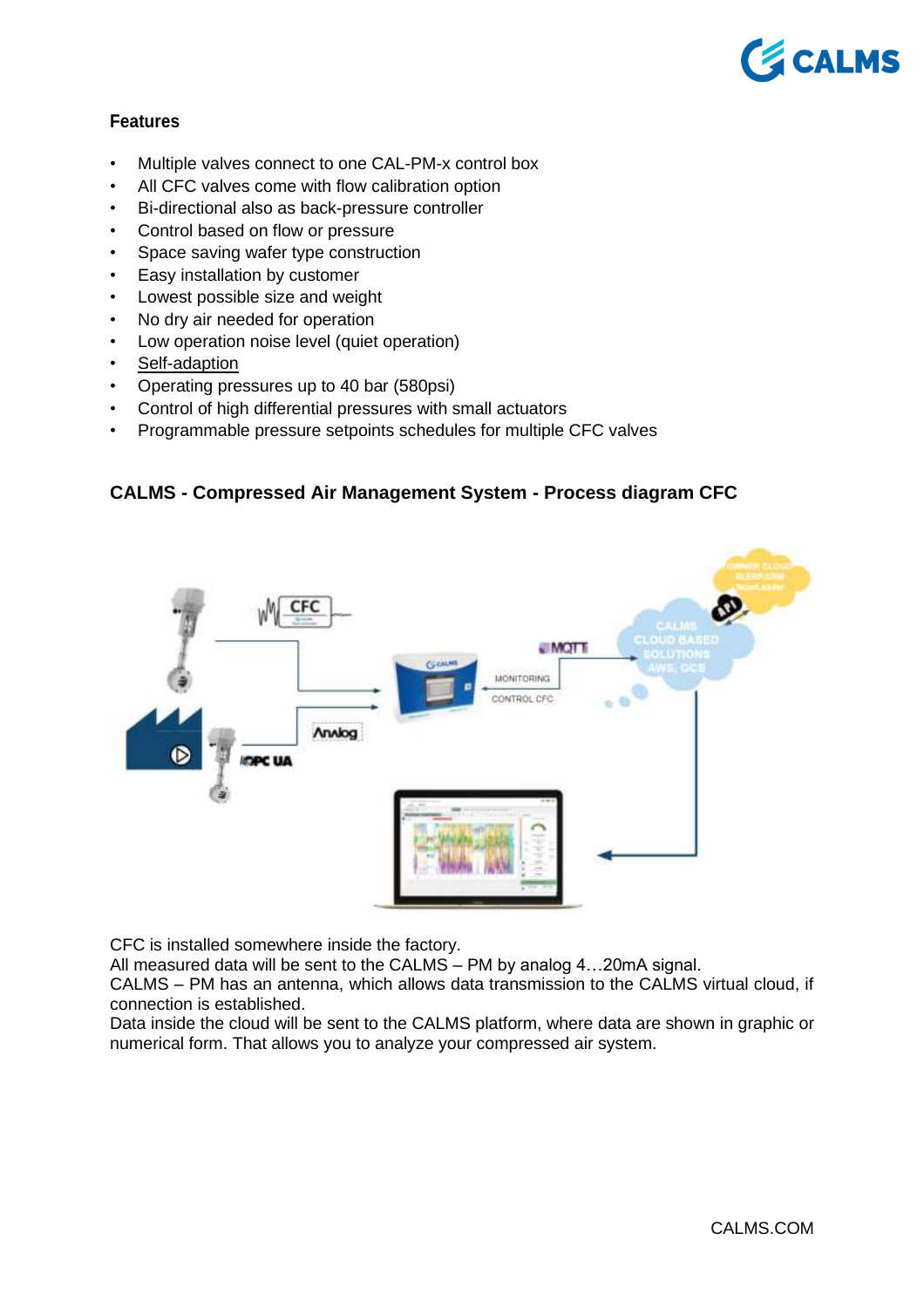

## **CFC Model Specification**

| <b>Model</b>   | <b>Description</b>                                                                     | Pipe diameter | <b>Design</b><br><b>Flow</b> | <b>Design</b><br><b>Pressure</b> | <b>Pressure SP</b><br>resolution |
|----------------|----------------------------------------------------------------------------------------|---------------|------------------------------|----------------------------------|----------------------------------|
|                |                                                                                        | mm / inch     | m3/min                       | Bar / PSI                        | Bar /PSI                         |
| <b>CFC-50</b>  | <b>CALMS Flow Controller</b><br>DN50 (2") with CALMS<br>online connection              | DN50 / 2"     | $2 - 25$                     | 10/145                           | 0.05/1                           |
| <b>CFC-65</b>  | <b>CALMS Flow Controller</b><br>DN65 $(2 \frac{1}{2})$ with CALMS<br>online connection | DN65 / 2.5"   | $2 - 34$                     | 10/145                           | 0.05/1                           |
| <b>CFC-80</b>  | <b>CALMS Flow Controller</b><br>DN80 (3") with CALMS<br>online connection              | DN80 / 3"     | $5 - 45$                     | 10/145                           | 0.08 / 1                         |
| $CFC-100$      | <b>CALMS Flow Controller</b><br>DN100 (4") with CALMS<br>online connection             | DN100 / 4"    | $5 - 89$                     | 10/145                           | 0.08/1                           |
| <b>CFC-150</b> | <b>CALMS Flow Controller</b><br>DN150 (6") with CALMS<br>online connection             | DN150 / 6"    | $5 - 120$                    | 10/145                           | 0.08 / 1                         |
| <b>CFC-200</b> | <b>CALMS Flow Controller</b><br>DN200 (8") with CALMS<br>online connection             | DN200 / 8"    | 12-177                       | 10/145                           | 0.08 / 1                         |

## **Technical Information Valve**

| <b>Design</b>                                                    | wafer-type design for flanges acc. DIN EN 1092-1 form B |
|------------------------------------------------------------------|---------------------------------------------------------|
| <b>Nominal Sizes</b>                                             | DN 50 - 200, 2" - 8"                                    |
| Nominal pressure acc. DIN 2401 for<br>flanges with facing type B | PN 40 DN 50 - DN 150                                    |
| Rangeability                                                     | 30:1                                                    |
| <b>Temperature</b>                                               | from -60 $\degree$ C up to +350 $\degree$ C             |
| Leakage Rate (% of Kvs-value)                                    | sliding unit STN2                                       |
|                                                                  | < 0.0001                                                |
| Specific leakage rate shaft and body                             | ISO FE-BH-CC3-SSA0-t(-40°C/+350°C) - PN40-ISO           |
| sealing                                                          | 15848-1                                                 |

**NOTE:** All CFC kit are designed and calculated based on application reference condition !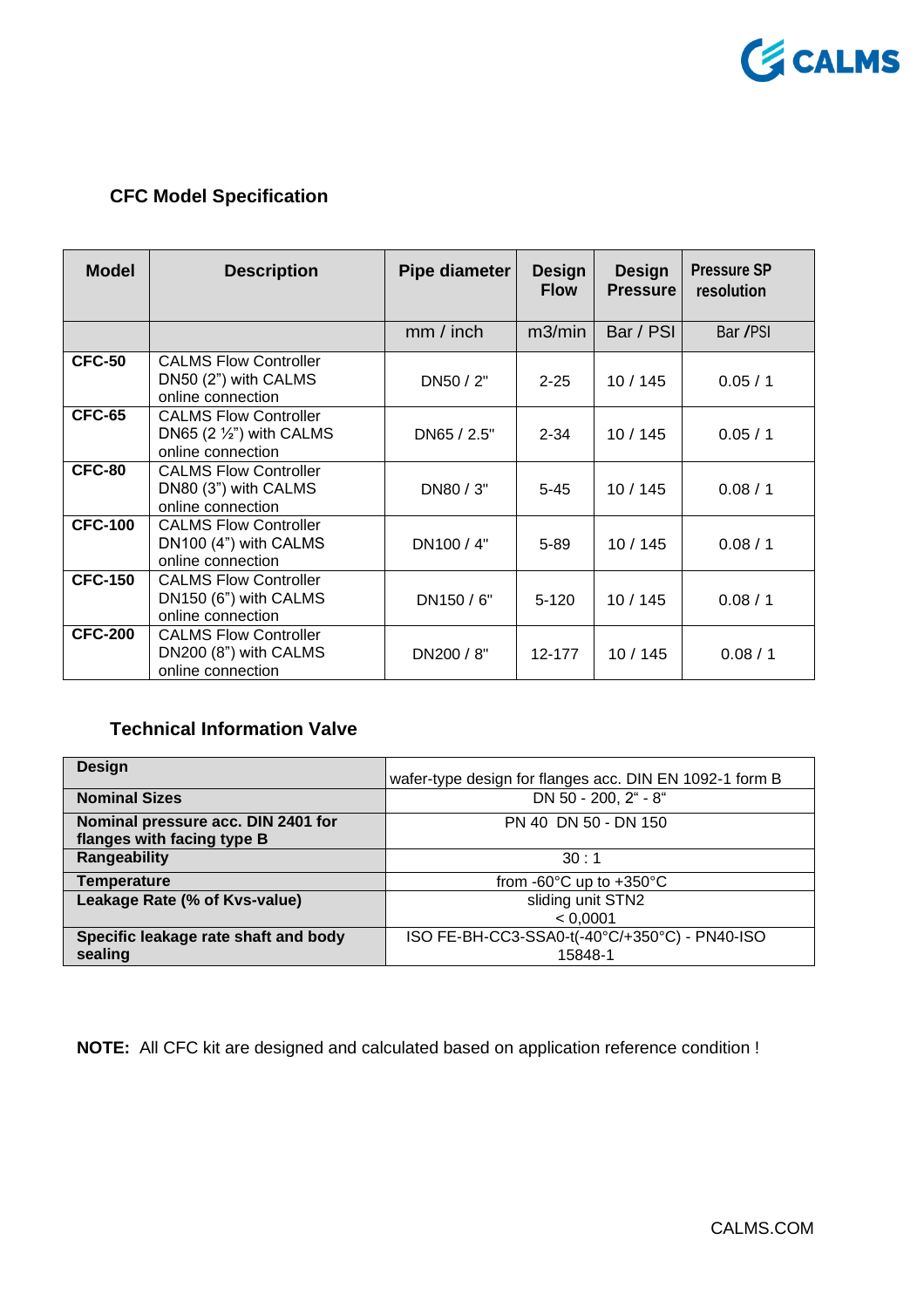

## **Technical Information CA-Actuator**

| <b>Function</b>                          | Control                                                                                 |            |           |            |
|------------------------------------------|-----------------------------------------------------------------------------------------|------------|-----------|------------|
| <b>Motor type</b>                        | CA24C                                                                                   | CA260C     | $CA24C-R$ | CA260C-R   |
| <b>Mains connection</b>                  | 24V AC/DC                                                                               | 90-260V AC | 24V AC/DC | 90-260V AC |
| Set point range                          | (0)2-10V / (0)4-20mA                                                                    |            |           |            |
| <b>Feedback</b>                          | (0)2-10V / (0)4-20mA                                                                    |            |           |            |
| <b>Limit switch</b>                      | 2                                                                                       |            |           |            |
| <b>Potentiometer feedback</b>            |                                                                                         |            |           |            |
| <b>Max. switching capacity</b>           | 24V AC/DC 200 mA                                                                        |            |           |            |
| <b>Actuating speed</b>                   | $1.5 / 2 / 3$ s/mm<br>(Standard: 2 s/mm)                                                |            |           |            |
| <b>Safety functions</b>                  | Monitoring of tensile force, set point, temperature of the<br>electronics, etc.         |            |           |            |
| <b>Diagnostic functions</b>              | Storage of motor and total operating time, temperature and<br>directional classes, etc. |            |           |            |
| <b>Fail Safe position</b>                | freely adjustable<br>$\blacksquare$                                                     |            |           |            |
| Load                                     | 500 $\Omega$ for current set point / 95 k $\Omega$ for voltage set point                |            |           |            |
| Max. input                               | 13 W                                                                                    | 12 W       | 13 W      | 12 W       |
| Input heating resistor                   | 10 W                                                                                    |            |           |            |
| <b>Starting current heating resistor</b> | 6 A                                                                                     | 2.5A       | 6 A       | 2.5A       |
| <b>Actuating power</b>                   | 800 N                                                                                   |            |           |            |
| Protection class (EN 60529)              | IP 65<br>$-10^{\circ}$ C to $+60^{\circ}$ C                                             |            |           |            |
| <b>Adm. Ambient temperature</b>          | 100%                                                                                    |            |           |            |
| Duty cycle                               |                                                                                         |            |           |            |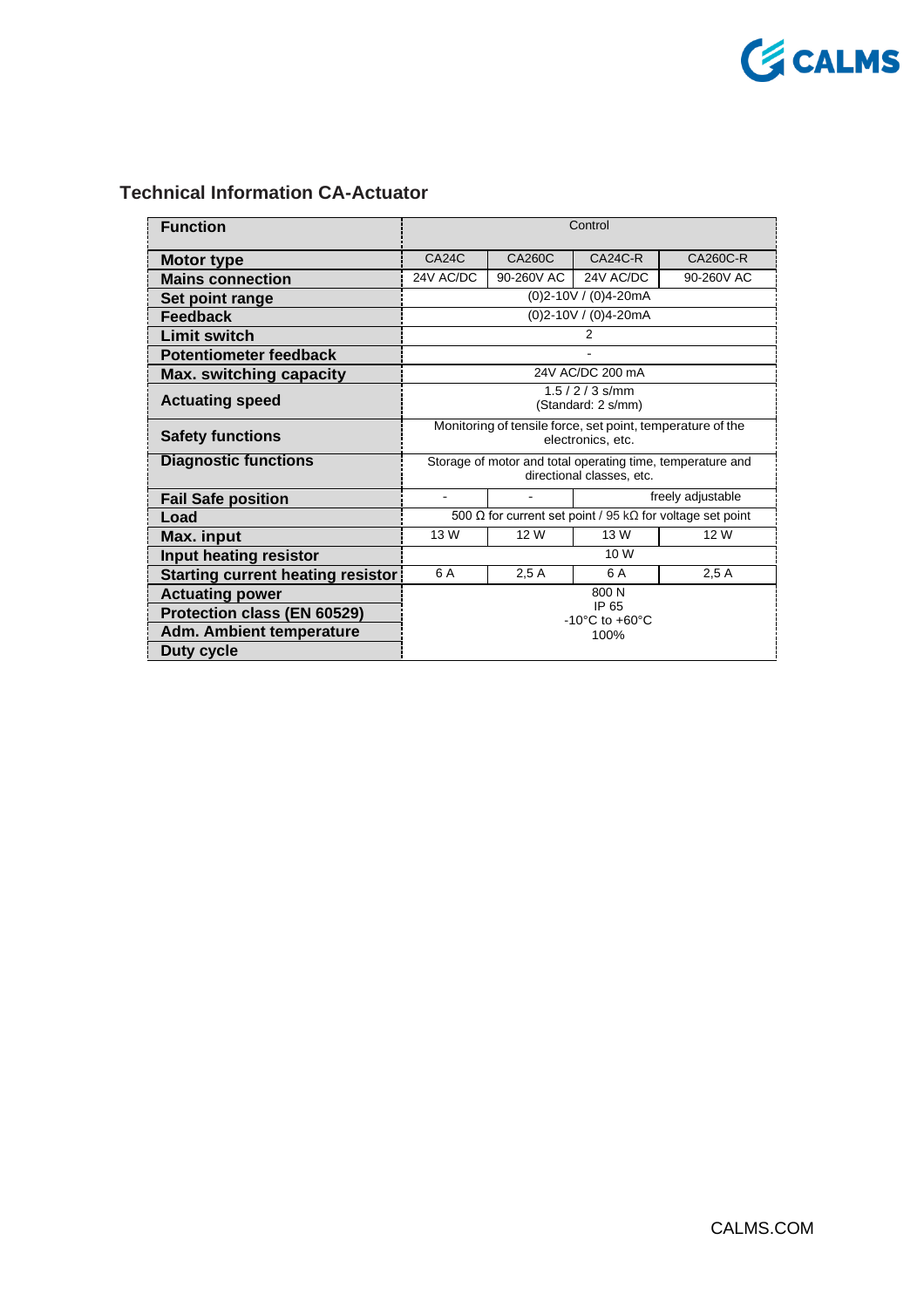

## **Dimensions and Weights**



| DN  | А   |     |    | <b>Stroke</b> | Weight kg |
|-----|-----|-----|----|---------------|-----------|
| 15  | 64  | 410 | 56 | 6             |           |
| 20  | 72  | 415 | 56 | 6             |           |
| 25  | 82  | 420 | 56 | 6             | 5         |
| 32  | 89  | 425 | 56 | 6             | 5         |
| 40  | 99  | 430 | 56 | 6             | 5         |
| 50  | 116 | 440 | 64 | 8             |           |
| 65  | 138 | 447 | 68 | 8             | 8         |
| 80  | 153 | 457 | 70 | 8             | 9         |
| 100 | 184 | 470 | 75 | 9             | 13        |
| 125 | 212 | 485 | 80 | 8,5           | 15        |

Dimensions in mm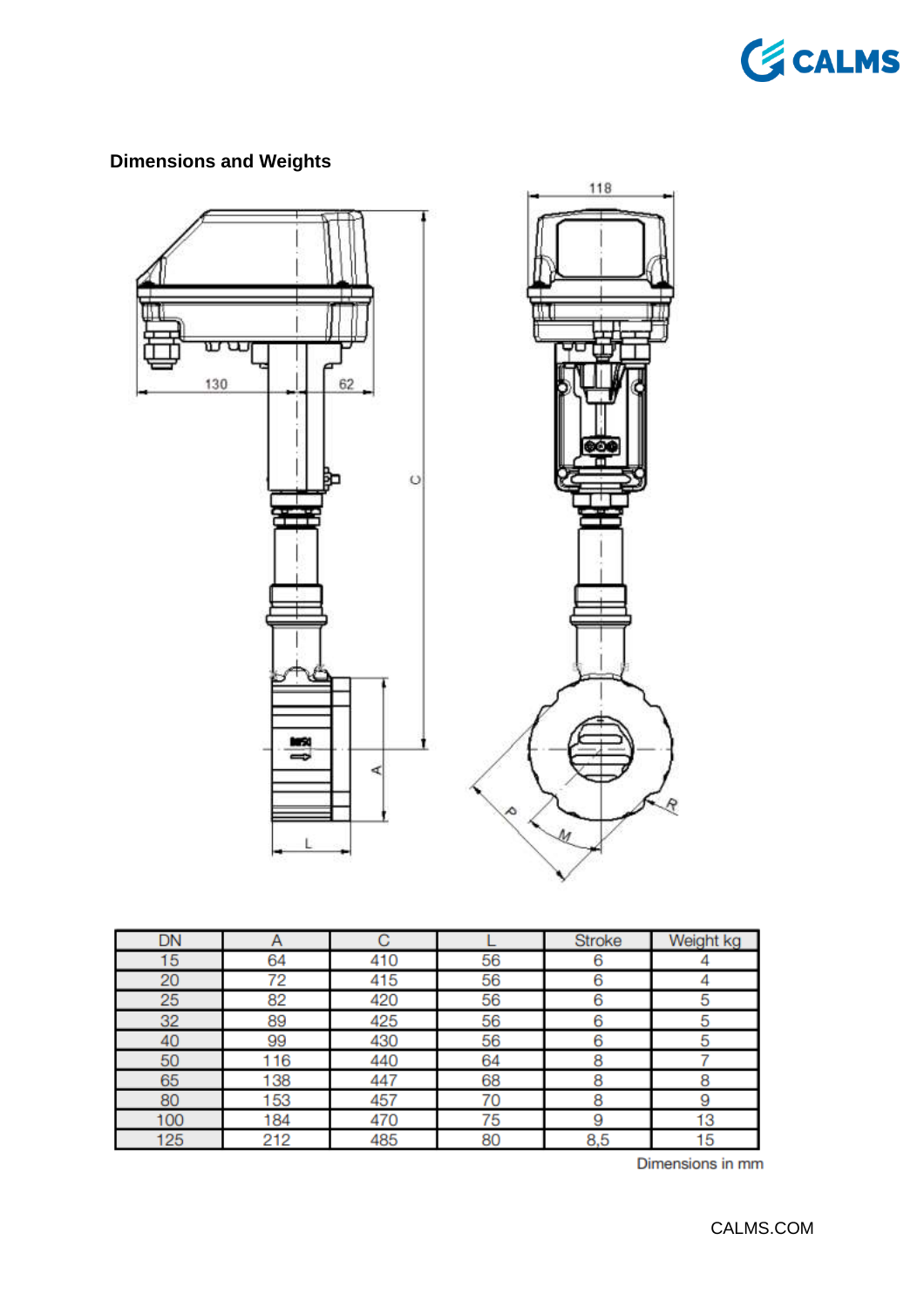

### **Order codes and information**

| <b>Order code</b>  | <b>Description</b>                                                                                                                                                               |
|--------------------|----------------------------------------------------------------------------------------------------------------------------------------------------------------------------------|
| CFC-50-KIT         | CALMS Flow Controller Disc Valve -pipe DN50, Regulation range 2-40<br>bar, max 42 bar resolution 0.05 bar, range 2-25 m3/min, without on-off<br>bypass valve, CALMS connection   |
| CFC-65-KIT         | CALMS Flow Controller Disc Valve pipe DN65, Regulation range 2-40 bar,<br>max 42 bar resolution 0.05 bar, range 2-34 m3/min, without on-off bypass<br>valve, CALMS connection    |
| CFC-80-KIT         | CALMS Flow Controller Disc Valve pipe DN80, Regulation range 2-40 bar,<br>max 42 bar resolution 0.05 bar, range 5-45 m3/min, without on-off bypass<br>valve, CALMS connection    |
| <b>CFC-100-KIT</b> | CALMS Flow Controller Disc Valve, pipe DN100, Regulation range 2-40<br>bar, max 42 bar resolution 0.05 bar, range 5-89 m3/min, without on-off<br>bypass valve, CALMS connection  |
| <b>CFC-150-KIT</b> | CALMS Flow Controller Disc Valve, pipe DN150, Regulation range 2-40<br>bar, max 42 bar resolution 0.05 bar, range 8-120 m3/min, without on-off<br>bypass valve, CALMS connection |

#### **What is inside kit ?**

Kit includes: special electric disc valve DN50-150 flange type with electric positioner assembly, pressure sensors and junction box to connect to existing CALMS CAL-PM-X base via EtherCAT with calibration and control software. Full close function up to 40bar.





| <b>Europe</b>      | USA                 | <b>Nordic</b>       |
|--------------------|---------------------|---------------------|
| CALMS AIR d.o.o.   | CALMS AIR Inc.      | <b>CALMS Nordic</b> |
| Dolenjska cesta 83 | 19 West 34th Street | Linnégatan 30       |
| 1000 Ljubljana, SI | NY10001             | 41304 Göteborg      |

E: **[info@calms.com](mailto:info@calms.com)** T: **+1-646-5532175**

E: **[info@calms.eu](mailto:info@calms.com)** T: **+386-41-432-202** *E: [info@calms.se](mailto:info@calms.se) T: +46-31-7571515*